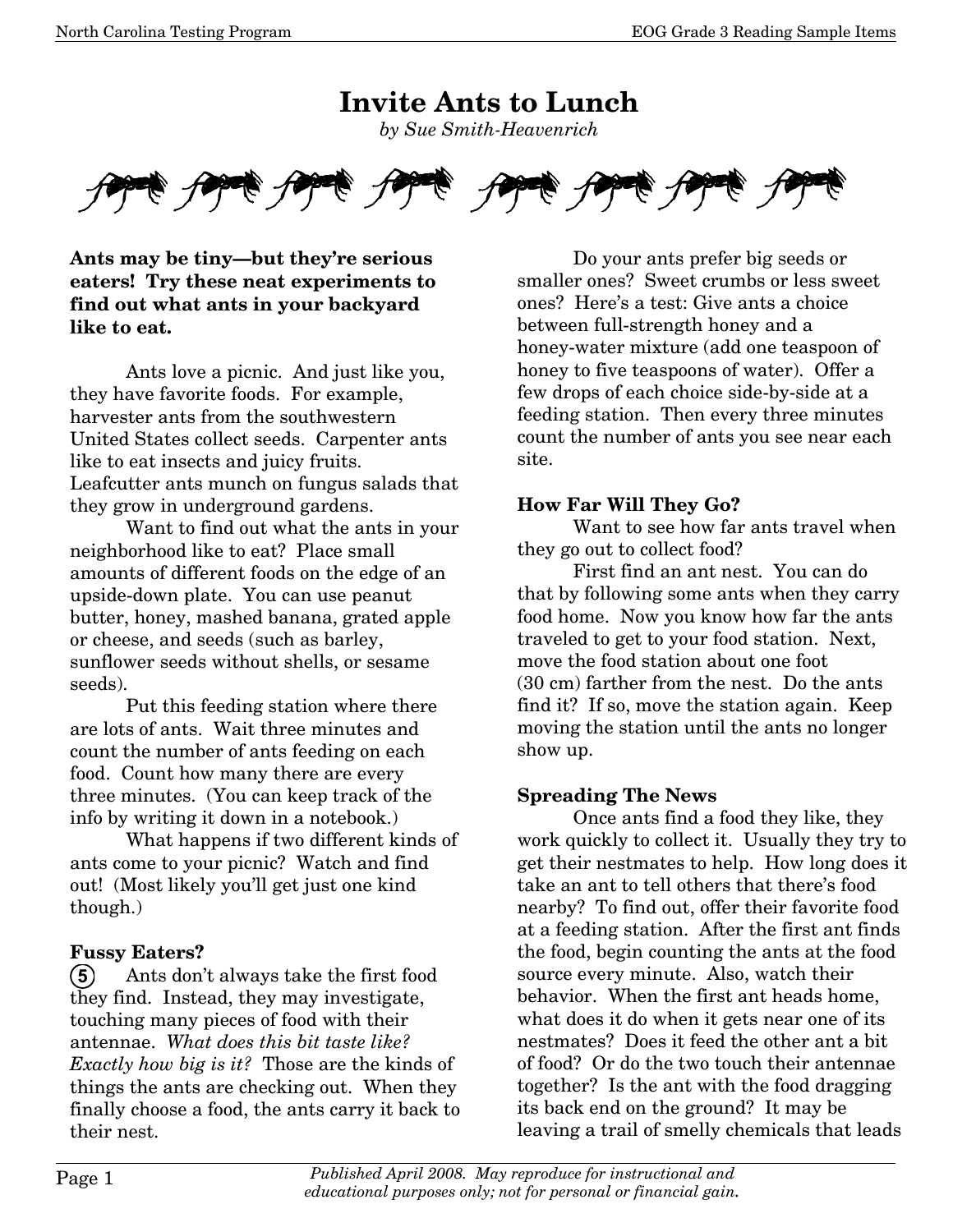to the food.

 Can you think of any other cool "ant-picnic" experiments to try? How about offering a second picnic in a different place? Do the ants there act differently? *Whew*– enough questions! Go on outside and start asking some yourself!



"Invite Ants to Lunch" by Sue Smith-Heavenrich. Reprinted from the July 1998 issue of *Ranger Rick*® magazine, with the permission of the publisher, the National Wildlife Federation®.

- 1. What is the *main* purpose of this selection?
	- A to teach the reader about different kinds of ants
	- B to teach the reader about ants' antennae
	- C to teach the reader how to find out what ants like to eat
	- D to teach the reader how to find out where ants live
- 2. Why does the author *most likely* begin the article by saying "Ants love a picnic"?
	- A to show that ants enjoy sitting down to eat with their friends
	- B to get the reader's attention by showing that in some ways ants are like people
	- C to show that ants like to eat the same food every day all year long
	- D to show that ants love to have lots of fun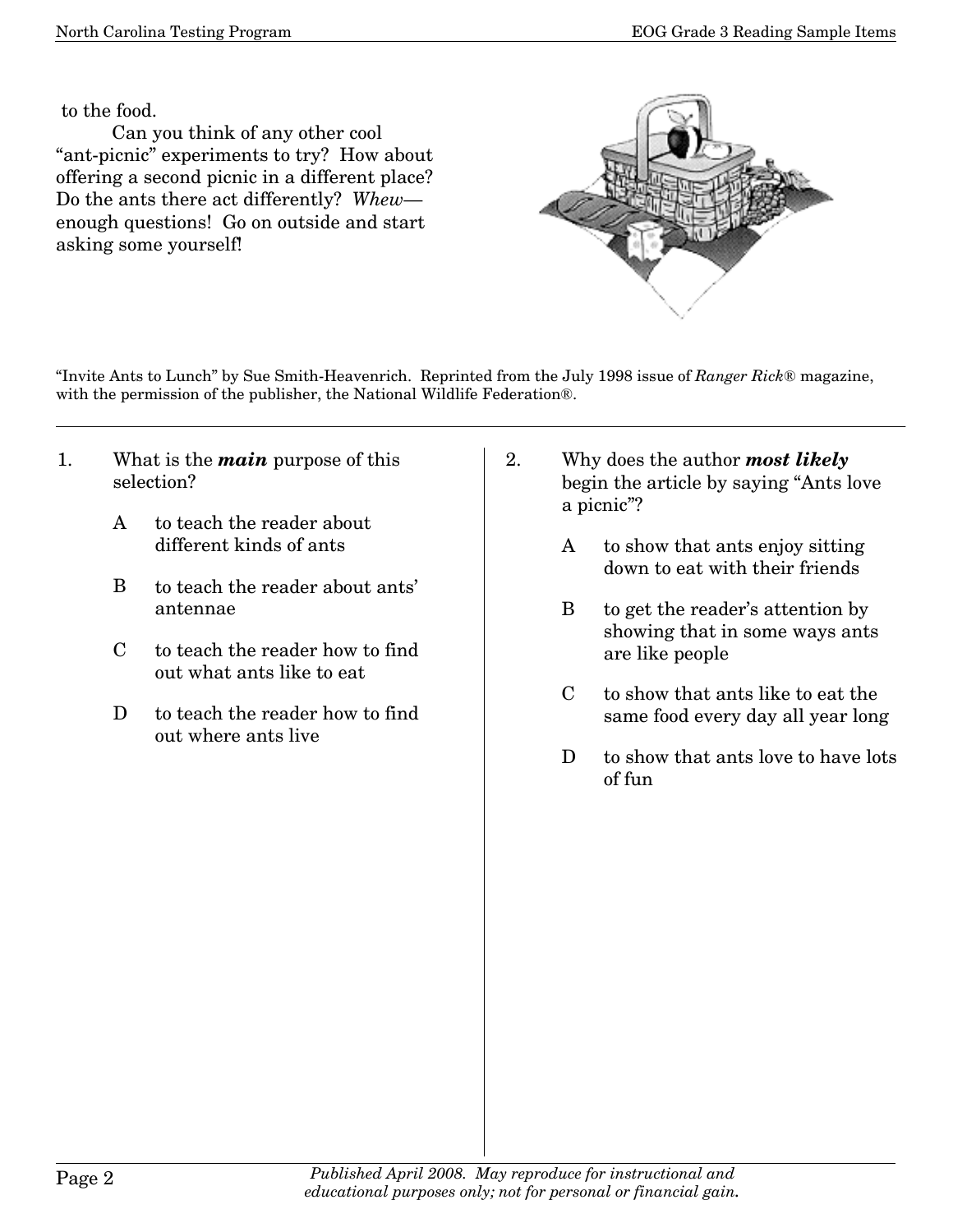- 3. In paragraph 5, the author says ants "may investigate, touching many pieces of food with their antennae." What does the word *investigate* mean?
	- A quickly look at something
	- B quickly eat something
	- C carefully hide something
	- D carefully check something out
- 4. In paragraph 5, who is *most likely* asking the questions written in italics?
	- A students
	- B scientists
	- C the reader
	- D ants
- 5. What are an ant's antennae *most like*?
	- A a person's hands
	- B a person's hair
	- C a person's ears
	- D a person's feet
- 6. How can a person find out how far ants will travel to find a food station?
	- A by moving the food station farther away
	- B by changing the food in the food station
	- C by showing the food station to different ants
	- D by removing the food station for one month
- 7. What did the author *most likely* want a reader to learn in this selection?
	- A how much food ants can eat
	- B how to study ant behavior
	- C how to tell different ant species
	- D how to feed ants at home

## **End of Set**

*In compliance with federal law, including the provisions of Title IX of the Education Amendments of 1972, the Department of Public Instruction does not discriminate on the basis of race, sex, religion, color, national or ethnic origin, age, disability, or military service in its policies, programs, activities, admissions or employment.*